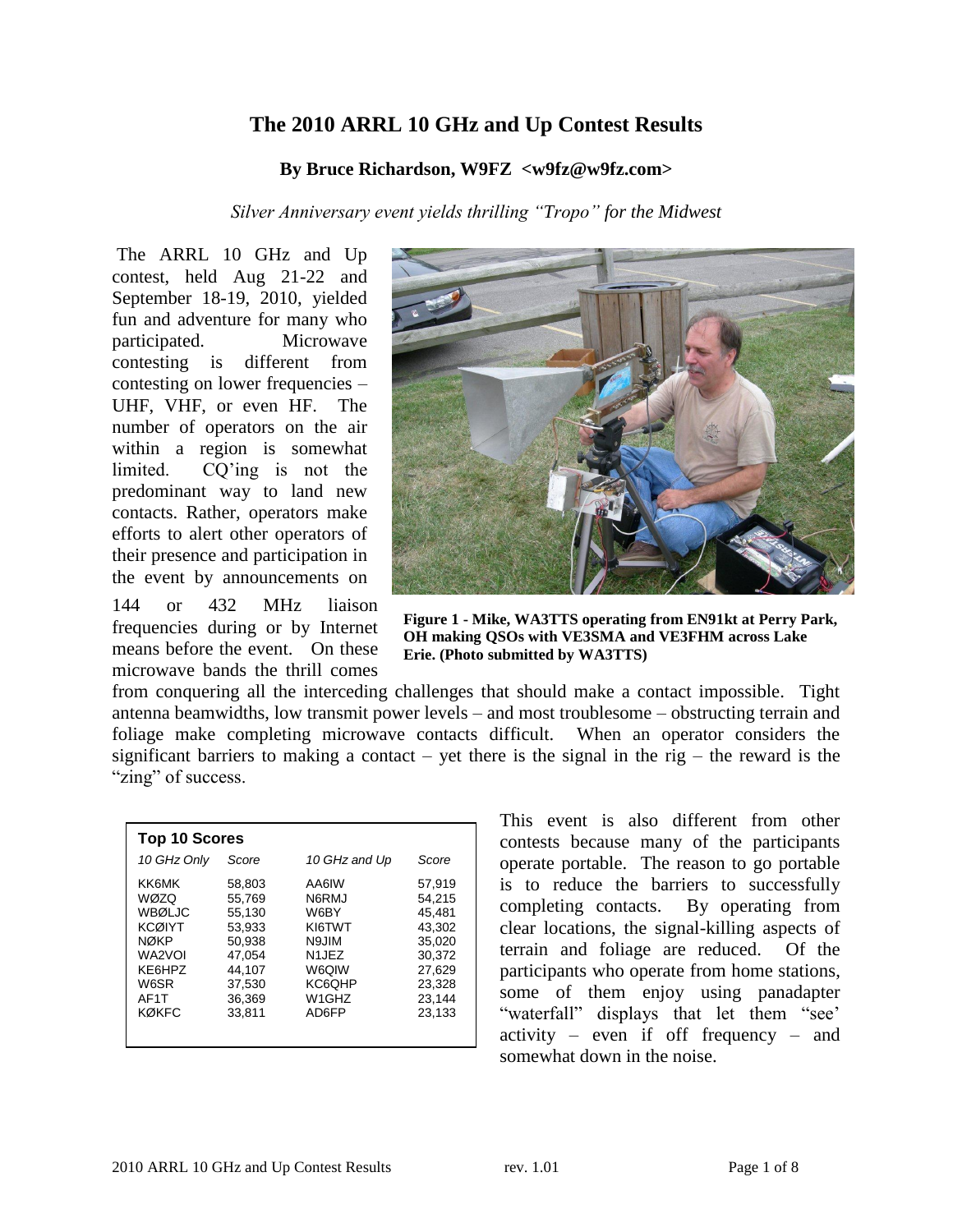Since this contest occurs on two separate weekends, there are actually four complete days of activity. Some operators hit the entire event hard while others show up to get a dose of microwave activity on just one of the days. Whatever the level of involvement, every completed contact is a thrill.

## **2010 Contest Highlights**

Some areas of the nation had below average conditions while the Midwest enjoyed a rare tropospheric ducting event. On the September weekend, John, W3HMS and Joe, WA3PTV visited their favorite site in FN00wc. This year, they experienced the worst conditions they've yet seen in five years of 10 GHz activity. At the other extreme, the Upper Midwest experienced the finest tropo opening yet seen during a 10 GHz contest. Winnipeg, Manitoba, the eastern edge of the Dakotas, Minnesota, Iowa, and Illinois enjoyed a real thrill as frontal boundaries spun through the area on Sunday morning of the August



**Figure 2 Jim, KØKFC operates in eastern South Dakota from the Summit Rest Area (EN15lj). Here he is beaming north to Barry VE4MA in EN19lu. (Photo by W9FZ)**

weekend. Several overland contacts were made in the 700 km range. The longest one reported was between Barry, VE4MA (EN19lu) and Steve, N4PZ (EN52gb) at a whopping 1046 km! (See the sidebar at the end of this article for a report on the opening from VE4MA.)

There were pockets of activity across the nation. Out in California the mountaintops and long valleys sported 10 GHz operators. Several New England mountaintops were again activated on each weekend of the contest. Mike, N1JEZ and Larry, K1LPS went to the top of Mt Washington for Saturday of the September weekend. They had pleasant weather conditions on top of the mountain – this time. They observed a steady haze/cloud layer throughout the day and noticed fine conditions coincident with that layer. Mike made three contacts over 700 km and a real gem of 845 km with Greg, NA4N.

During the September weekend, Lake Michigan again had activity along both shores. As in several past years, Bob, K2YAZ near Glen Arbor, MI hosted a group of operators consisting of NE8I, WW8M, NN9X, WB8TGY, K8JA, WA8VPD, and W8ISS. The visiting operators explored many of the shoreline locations in the northwest corner of Michigan's Lower Peninsula. In addition to working each other, they found operators like WA9O, W9FZ, W9SNR, and W9SZ activating various locations along Lake Michigan's western shore. Additionally, home stations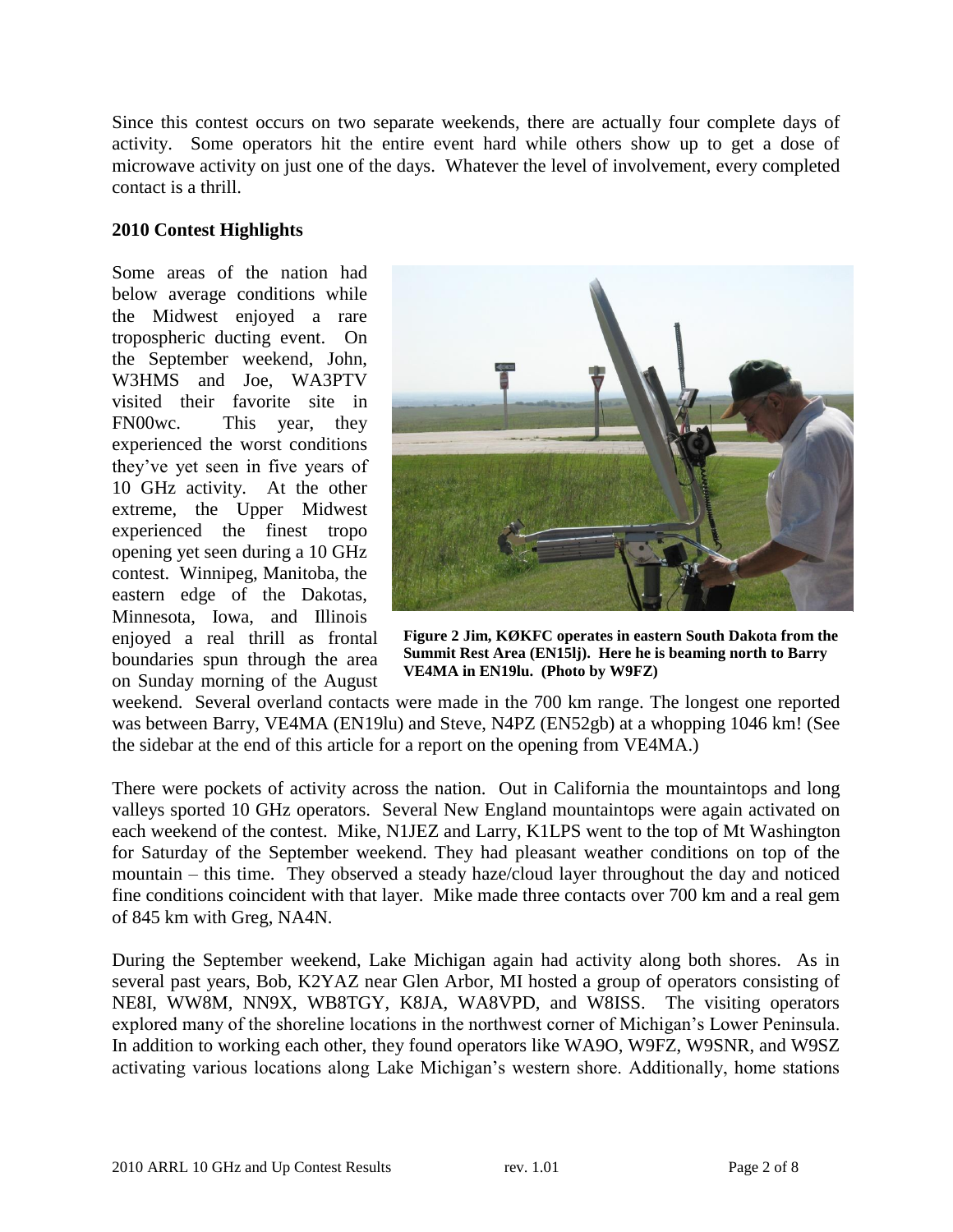like W9ZIH – well inland from Lake Michigan – were able to work K2YAZ and the other Michigan operators.

The August weekend found Lake Erie particularly hopping. On the northern shore, a group consisting of VE3KH, VE3NPB, VE3SMA, VE3FHM, VE3RKS, and VE3ZV activated several locations. They found success working targets along the southern shore and well inland.



**Figure 3 Scenic locations (EN63bf) draw wedding photos as well as 10 GHz operations. Although the hams were there first, they knocked off and relocated for everyone's wellbeing. Photo W9FZ**

The Red River Valley – basically the border between North Dakota and Minnesota – was busy for the August weekend. First, a portable group consisting of KØKFC, WØLCP, W9FZ, W7XU, and WBØTEM setup both days as a portable operation in eastern South Dakota at a rest area along Interstate I-29 called "Summit". Also, a rover group consisting of WØZQ, KCØIYT, NØUK, KØHAC, WBØLJC, and WA2VOI operated from many locations between Fargo, ND and Grand Forks, ND. Fixed stations in the region like VE4MA, WØPHD, NTØV, KØMHC, and KMØT made a point of finding the rover group at as many of their stops as possible. The Red River Valley's flat terrain makes overland 10 GHz contacts fairly easy. The key is to get clear of foliage and have a horizon a mile or more away. The rover group reconvened for the September weekend but tracked across southcentral Minnesota from west to east.

#### **2010 Contest Results**

| <b>Participation by Call Area</b> |                            |                           |                  |  |  |  |
|-----------------------------------|----------------------------|---------------------------|------------------|--|--|--|
| Call Area                         |                            | Entries Call Area Entries |                  |  |  |  |
| 6<br>Ø<br>VE<br>8<br>4            | 37<br>21<br>16<br>11<br>10 | 9<br>5<br>2<br>3<br>DX    | 5<br>4<br>3<br>3 |  |  |  |

This 25th anniversary event received 119 submitted logs – a nice increase over last year's 107 logs. Of the 119 logs, 6-land led the way with 37 followed by Ø-land with 22 and 1-land with 16. These three call areas, as in previous years, continue to yield two-thirds of the submitted logs. Total number of QSO's represented by the submitted logs was approximately 9100 – down slightly from last year's 9500 and well below the high water mark of 14,500 in 2005.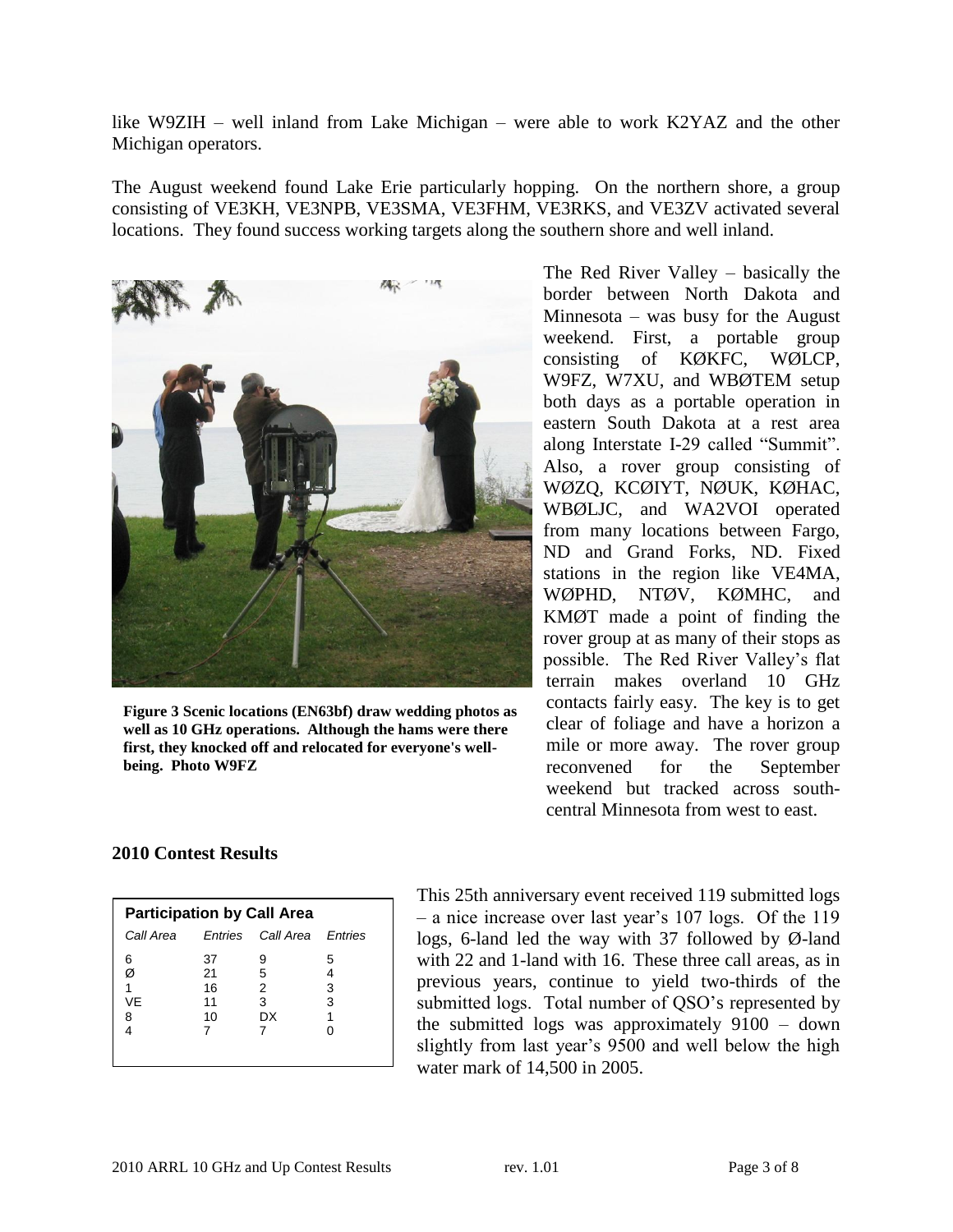### **10 GHz Only**

In the 10 GHz Only category, Rex, KK6MK led all 88 operators in this class with a score of 58,803. Rex topped Jon, WØZQ in second place with 55,769 by having more unique call signs (59) worked despite Jon's slightly greater distance point total. Third, fourth, and sixth places went to WBØLJC, KCØIYT, and WA2VOI who traveled with WØZO in eastern ND on the first weekend and southern MN on the second weekend. In fifth place was Dave, NØKP who operated both weekends from Buck Hill near the Twin Cities.

| <b>Top 10 QSOs Completed</b>                                                                                           |                                                                    |                                                                                                                  |                                                                    |  |  |  |
|------------------------------------------------------------------------------------------------------------------------|--------------------------------------------------------------------|------------------------------------------------------------------------------------------------------------------|--------------------------------------------------------------------|--|--|--|
| 10 GHz Only                                                                                                            | OSOs                                                               | 10 GHz and Up                                                                                                    | OSOs                                                               |  |  |  |
| <b>KCØIYT</b><br>WBØLJC<br>WØZQ<br>KK6MK<br>KED6HPZ<br>WA2VOI<br><b>NØKP</b><br><b>KØMHC</b><br>WB6JDH<br><b>KØKFC</b> | 280<br>249<br>247<br>238<br>230<br>222<br>194<br>168<br>155<br>151 | AA6IW<br>N6RMJ<br>W6BY<br>KI6TWT<br>N9JIM<br>WA6CGR<br>W6QIW<br>KC6OHP<br>KA <sub>10</sub><br>N <sub>1</sub> JEZ | 287<br>283<br>213<br>189<br>175<br>133<br>130<br>120<br>112<br>109 |  |  |  |

The highest number of unique calls worked in the 10 GHz Only category goes to KK6MK with 59. Glen, KE6HPZ was close behind with 58. California operators are doing a good job of getting participants on-the-air and having fun during this event. Longest DX in the 10 GHz Only category goes to VE4MA with his 1046 km shot mentioned earlier. K1LPS and NA4N tied with excellent DX of 845 km.

### **10 GHz and Up Category**



**Figure 4 N1JEZ's view from Mt. Washington. (N1JEZ photo) The haze layer existed most of the day and was coincident with good propagation conditions.**

Just like last year, the "And Up" category received 31 logs. Topping this category in points is Lars, AA6IW with 57,919 points. The most unique call signs worked was achieved by Pat, N6RMJ with 74. Close behind were AA6IW with 66 and KI6TWT with 63. Of the logs submitted in this category, all made contacts on 10 GHz and 24 GHz. Five operators submitted contacts on the 47 GHz band. In the 10 GHz And Up category, N1JEZ had the longest 10 GHz distance with 845 km. Gary, AD6FP had the longest distances on 24 GHz at 526 km and also on 47 GHz at 181 km. No activity was submitted for 78 GHz and above this year.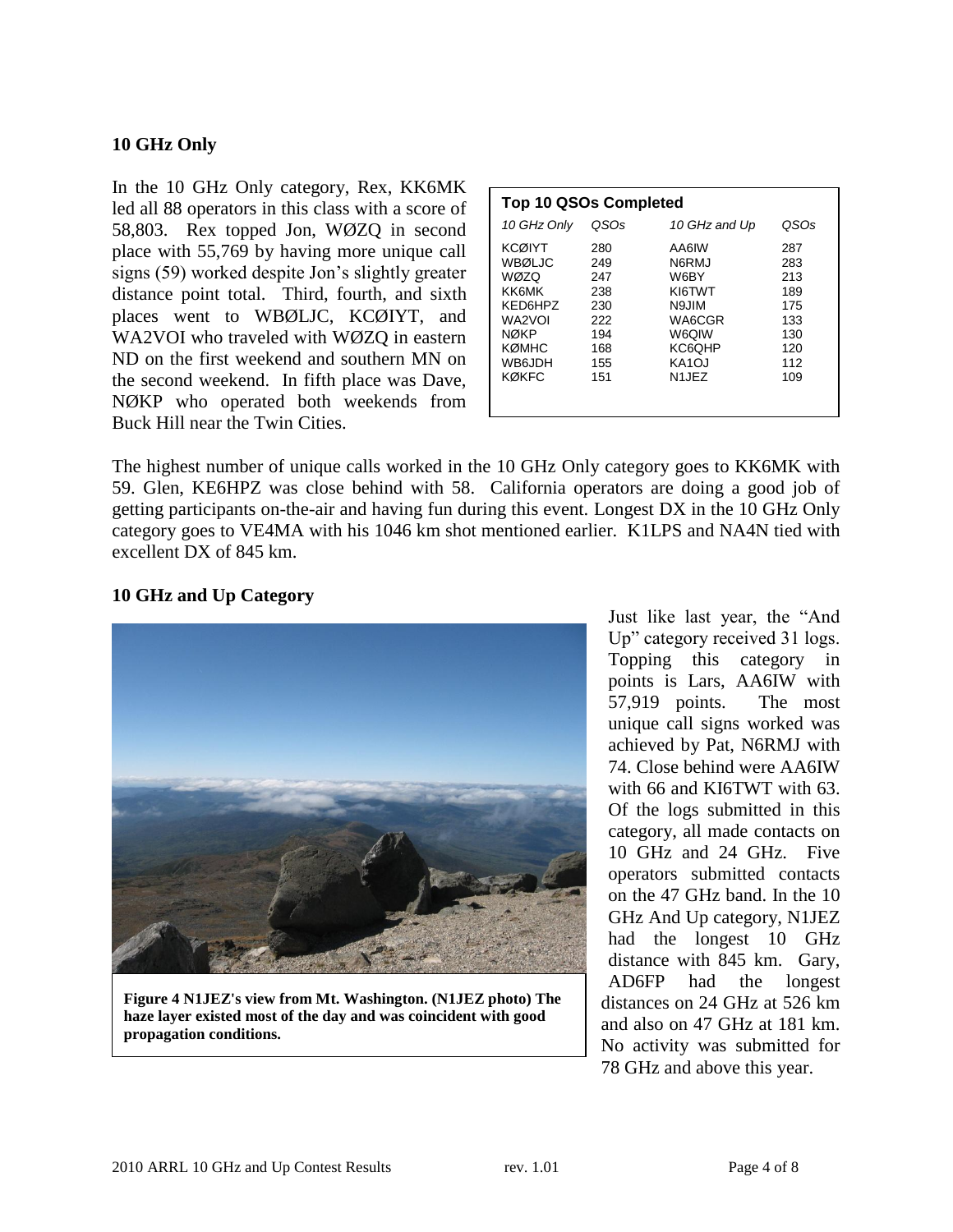## **Analysis**

For those of you who like to analyze participation and distances over time, it is interesting to look for causes such as weather or organizational efforts by clubs. These charts were initiated by WØZQ and I thank him for them.

Participation remained healthy this year. You can see an upward trend of logs submitted (119) for the past three years. Pleasantly, the long and steady upward trend of unique calls continues with a new record of 74.



Top Scores continue in a downward trend. This tends to correlate with total QSO's represented in the submitted logs. The volatility seen since 2003 may be due to weather impacts during the designated contest weekends or perhaps variations in organizational efforts at the local level.

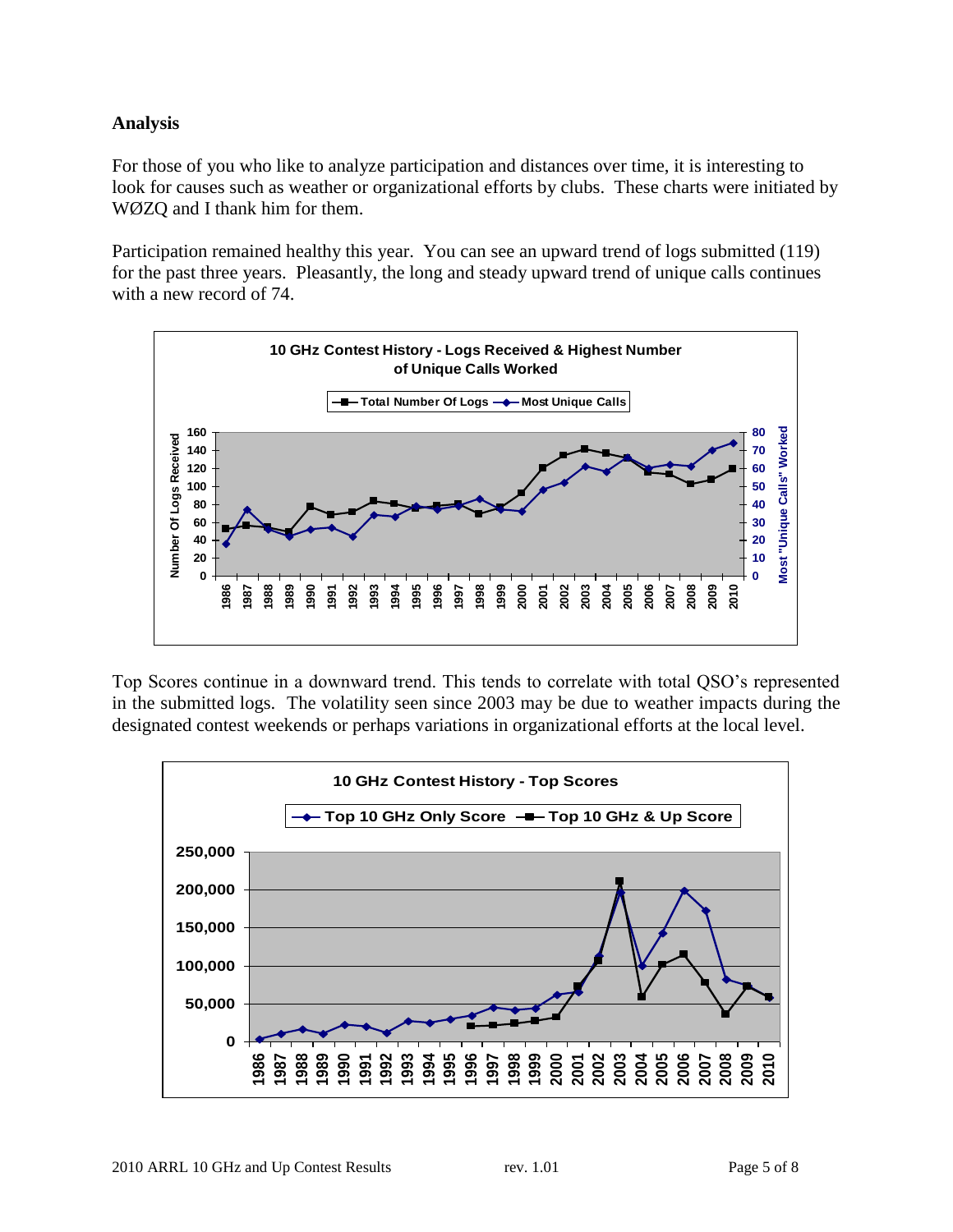Lastly, DX distances were slightly up on the 10, 24, and 47 GHz bands this year. The 24 GHz distances were records for in-contest distances.



## **Looking Ahead – The Next Quarter Century**

Congratulations to the 119 microwave operators who met the challenges for the 2010 contest. For 2011, make a point to get on the air for this event. Put it on your calendar for August 20-21, 2011 and September 17-18, 2011. Plan a new adventure different from past years. Also, include new operators in your plans to expand the fun!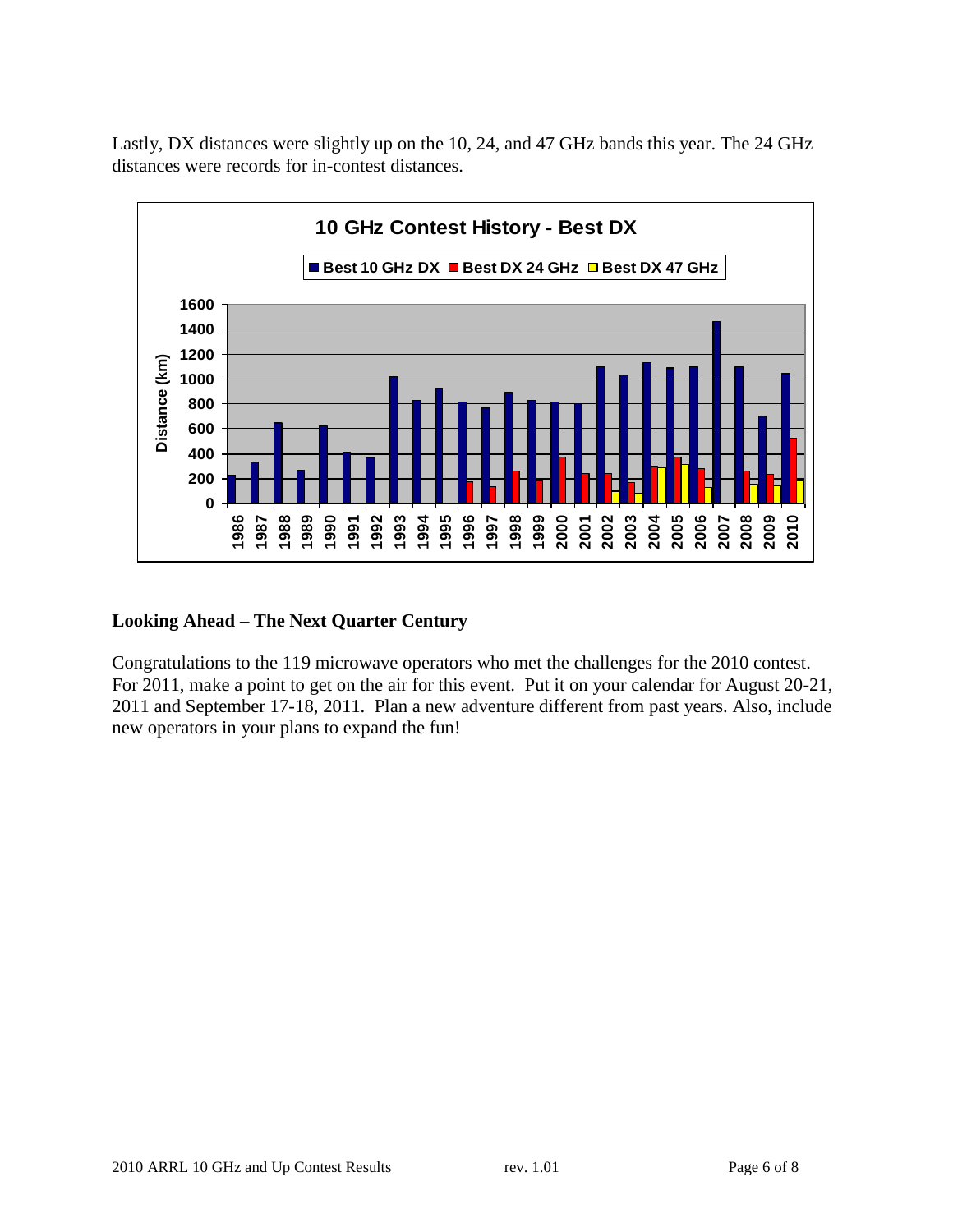#### **Memorable Tropo, by Barry Malowanchuk, VE4MA**

My first experience with a tropo event like this was in 1978 when I worked (from Winnipeg, MB) Chicago and, Detroit on 144 MHz and one week later Kentucky on 432 MHz at 1600 km! Over the years similar openings have occurred but not quite as good. Living at 50 degrees north latitude, the tropo openings only come in the last two weeks of August – if at all.

For me, I need the center of the low pressure system to be just north of me as a minimum. Then I am able to see the tropo enhancement between the leading warm front and trailing cold front. I do not see the opening until the warm front reaches me and it's gone as soon as the cold front passes. When the low pressure center passes close to my location the opening is often shortlived. The progression of frontal passages is quite rapid as the system passes from west to east.

In the late 70's there was a system of 430 MHz radars along the US northern border. I was able to hear the radars indicate an opening to the west (VE4/VE5 border) where there was no ham activity. I could watch the opening move and swing over to the south and, finally, southeast before it disappeared. In the past, the openings regularly extended down as far as Salina, KS with S9 signals up to 1296 MHz (my highest terrestrial band at the time). Over the years the openings always seemed to exist on 144 MHz and progressed upwards in frequency. Often there was no activity heard but if you called CQ people would be there. I recall working KBØHH in MO on SSB using an otherwise dead 2 meter band.

It has been a long time since I have had a good tropo opening like this. Often the weather did not work its way far enough north or there was not enough humidity in the system to get the atmospheric density high enough to do any refracting. This year, like many years before, I saw the weather system coming. I captured a weather map for Sunday, Aug  $22<sup>nd</sup>$ , in



the figure to the right – you can see the cold front coming towards me. (*Winnipeg is just north of the junction of Minnesota, North Dakota, and Manitoba. It is just below the "O" of "LOW" on this map – Ed.*) Fortunately this coincided with this year's 10 GHz contest! Extraordinary signals were seen initially on the southern paths to the rover packs and then to the southeast later. I did not spend time on the lower VHF/UHF bands until the 10 GHz rover packs were gone for me.